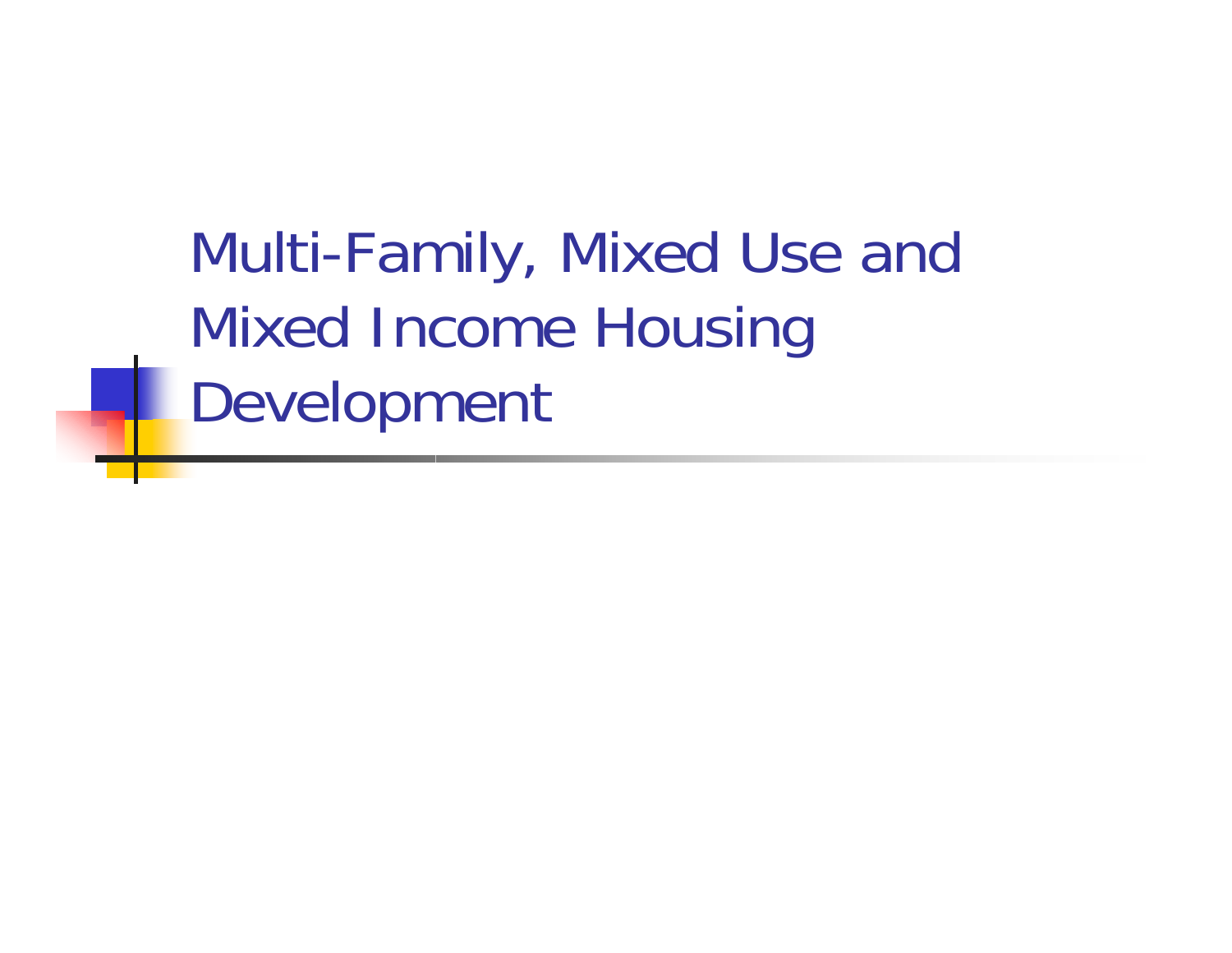### What is a Mixed-Use Project?

- $\overline{\phantom{a}}$  Mixed-use development is an example of flexible zoning which allows various types of land uses, including office, commercial, residential, and in some cases, light industrial or manufacturing, to be combined within a single development or district.
- A major purpose of mixed-use zoning is to allow a balanced mix of office, commercial, and residential uses in close proximity to increase convenience to residents and reduce the number of shopping<br>and/or commuting trips needed.
- **Nixed-use developments can range in size from** single buildings with apartments located over retail uses, to large-scale projects that include office and commercial space along with hotels, convention centers, theaters, and housing.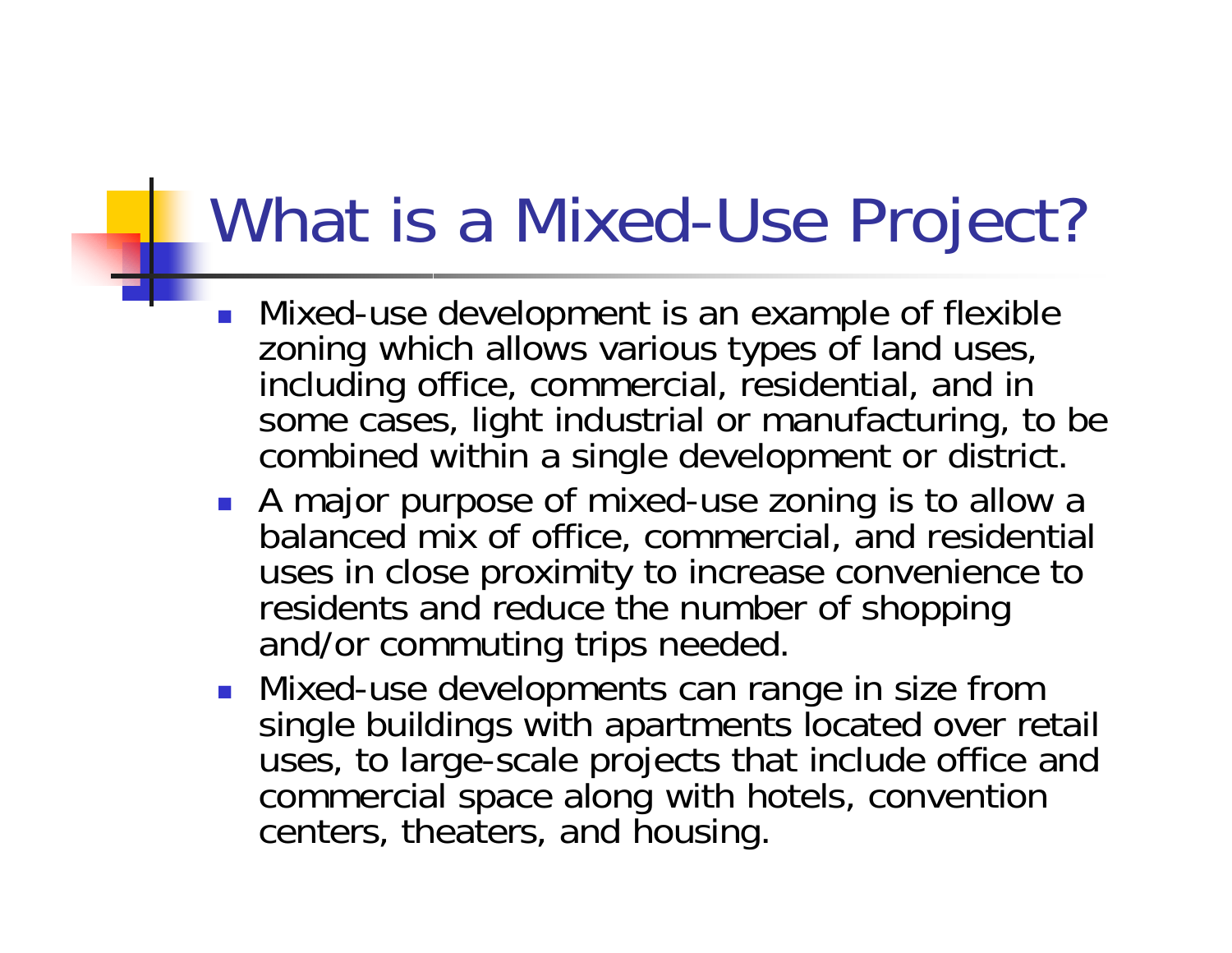#### Mixed Residential and Retail Development



Madison Crossing, in Seattle WA, features 24 residential units, a 15,000-squarefoot ground-floor grocery and a parking garage on the second level.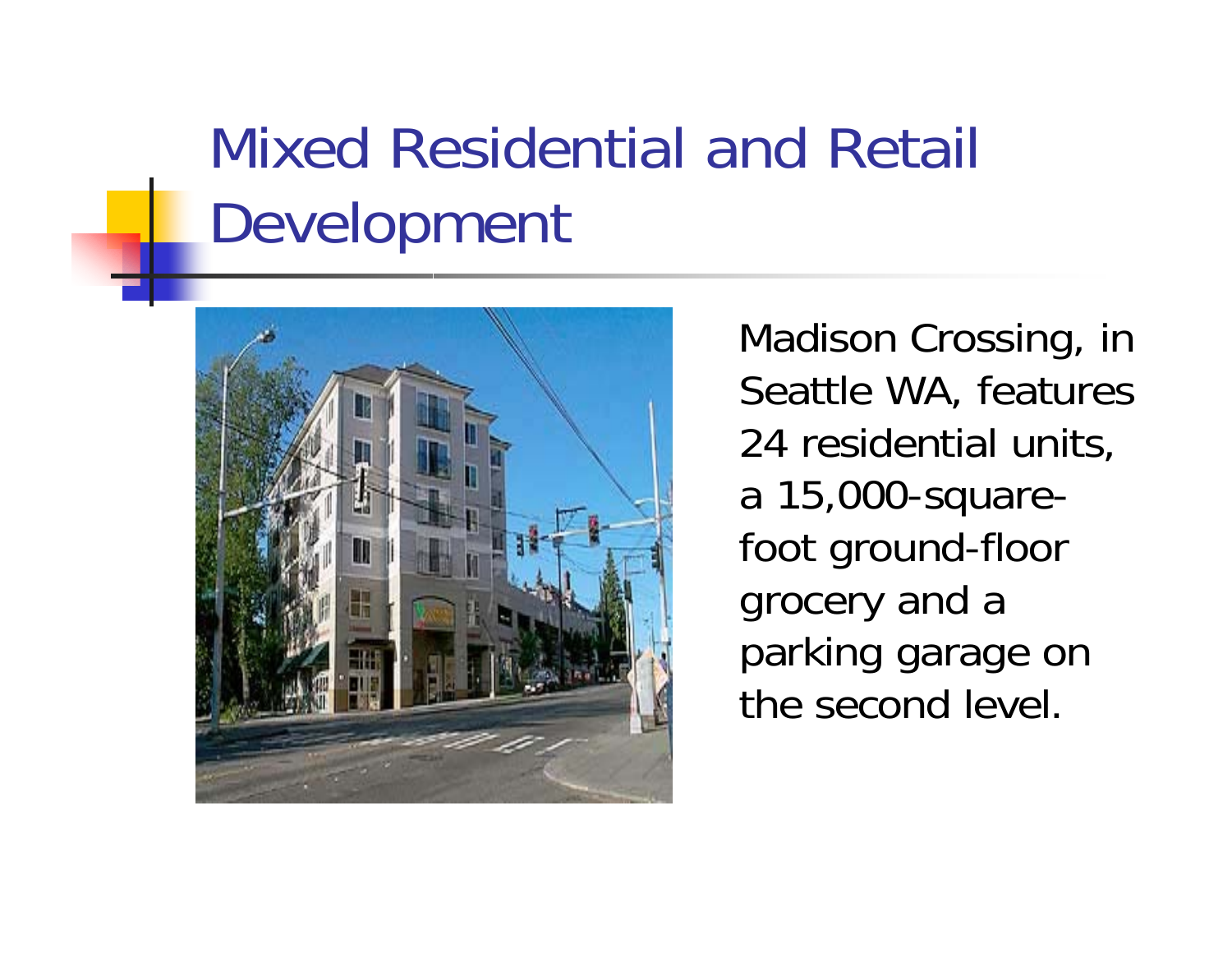# Benefits of Mixed Use Projects

- **Nixed-use projects can offer cost savings to developers** in the form of shared parking arrangements and shared costs for building operation, maintenance, and security.
- Commercial uses can help subsidize affordable or lowincome housing, which may be necessary because of high urban land prices and development costs.
- **Nixed-use projects can create new housing opportunities** in areas that may have previously allowed only commercial, office, or light industrial uses.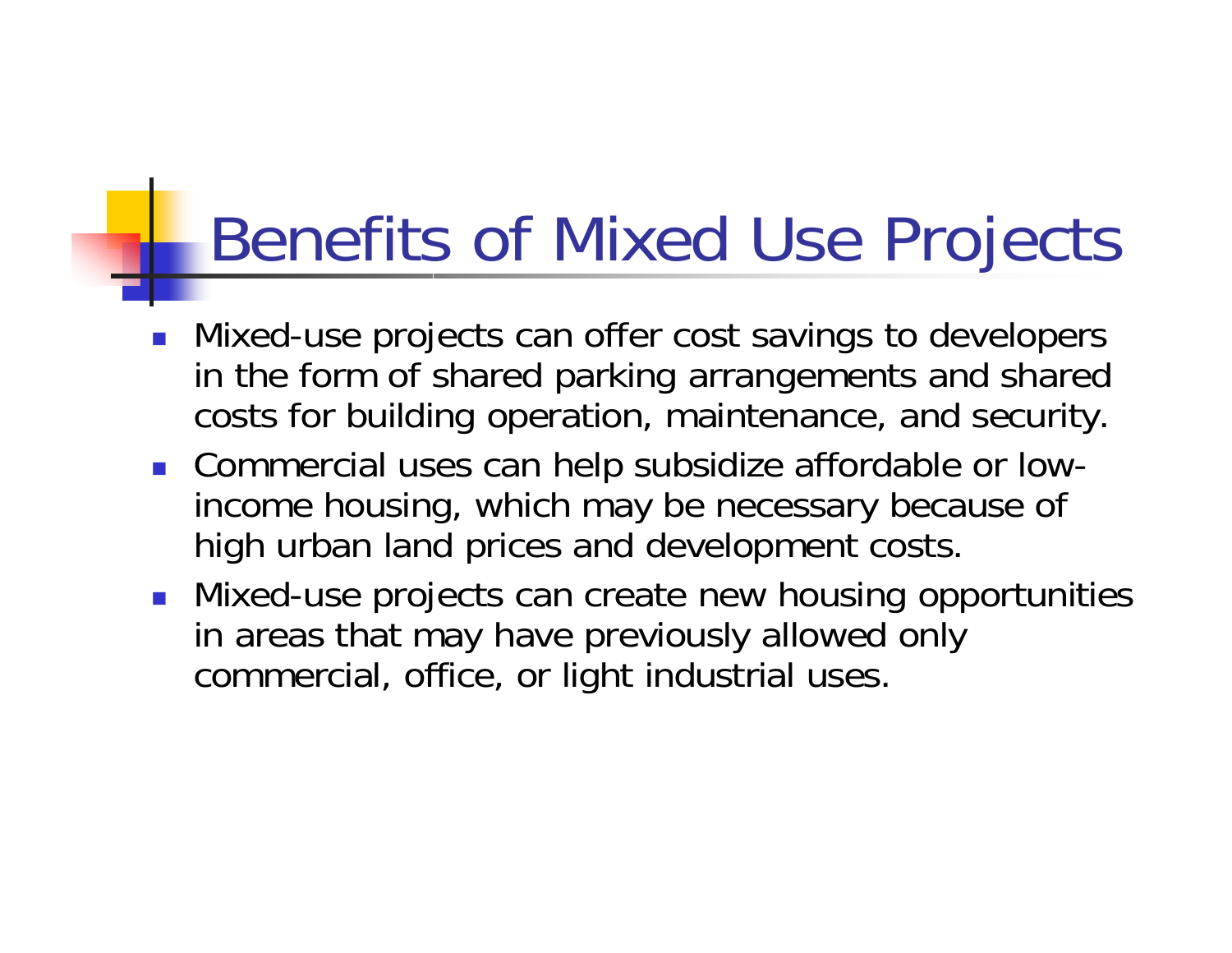## Benefits of Mixed Use Projects

- **Nixed-use projects offers one way to accommodate** the higher housing densities. Higher density housing in commercial zones may be more politically acceptable than increasing densities in established single-family zones.
- **Nixed-use projects can be utilized to better integrate** land uses by locating residential developments near downtown commercial (shopping) areas.
- **Nith residents working or shopping close to home,** traffic congestion is reduced.
- **Allowing mixed uses can help to revitalize distressed** neighborhoods by creating a sense of community and safety.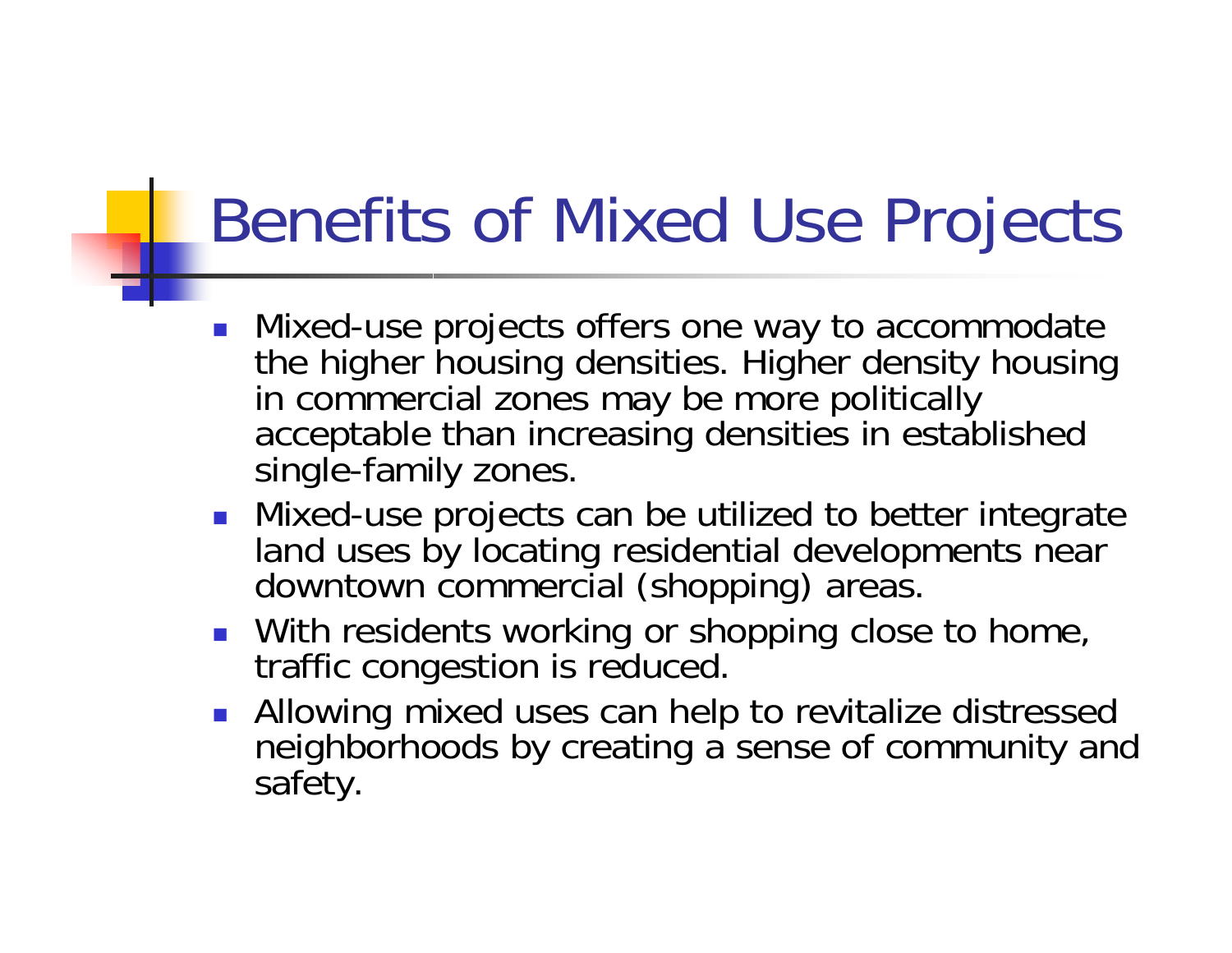Fundamental Challenges of Mixed-Use Projects

- **Higher costs**
- **Service Service Large financing gaps**
- **Unproven market demand**
- **Difficulty in implementation**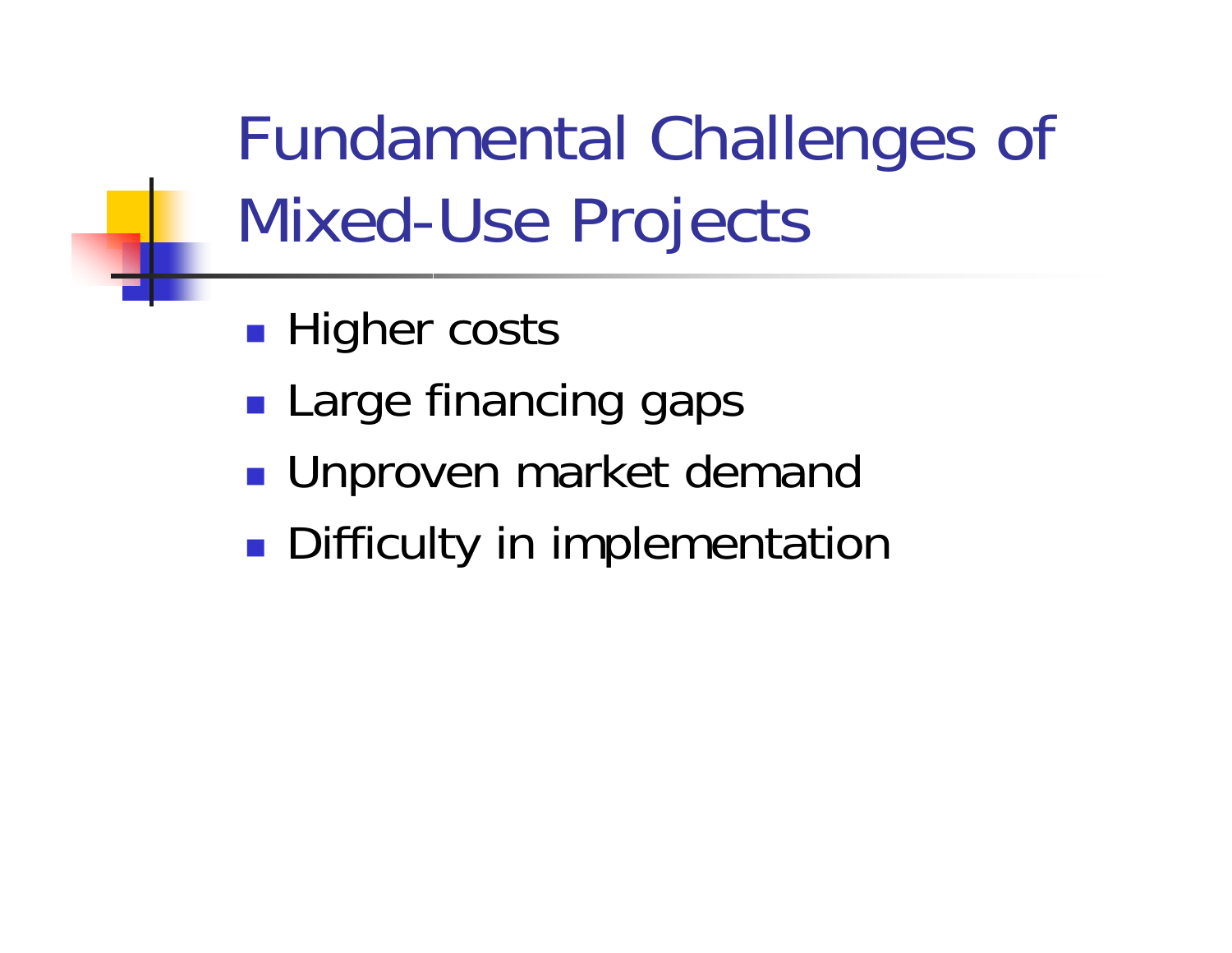# Higher Costs in Mixed Use Projects

Mixed-use projects often have higher costs per square foot than other projects because of costs associated with parking structures, firewalls between ground-floor commercial and upper-floor residential units, elevators, and advanced fire suppression systems.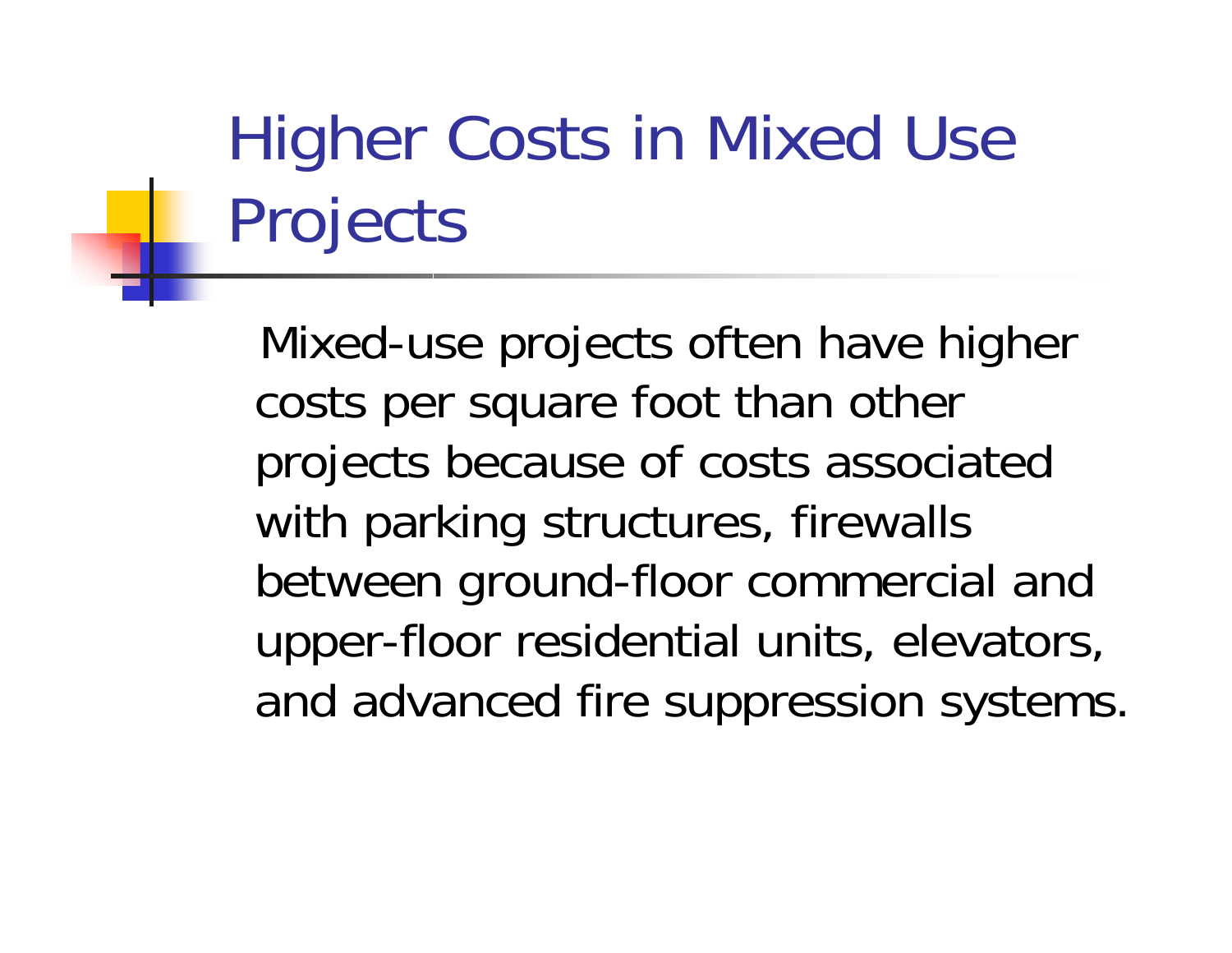# Large Financing Gaps in Mixed Use Projects

- **H** Mixed-use projects, particularly those that incorporate some element of affordable housing, often face both "cost gaps" and "affordability gaps" associated with both the housing and the commercial uses.
- Cost gaps = the difference between the cost of development and what the market is willing to finance.
- **Affordability gaps = the difference between market rates** and what the project's target market can afford to pay.
- The majority of mixed-use projects, both nationally and locally, require significant public subsidies.
- The challenge of filling these gaps is compounded by the fact that there are relatively few subsidy sources for commercial real estate development and that many common housing subsidy tools are not well suited for projects that consist of multiple uses.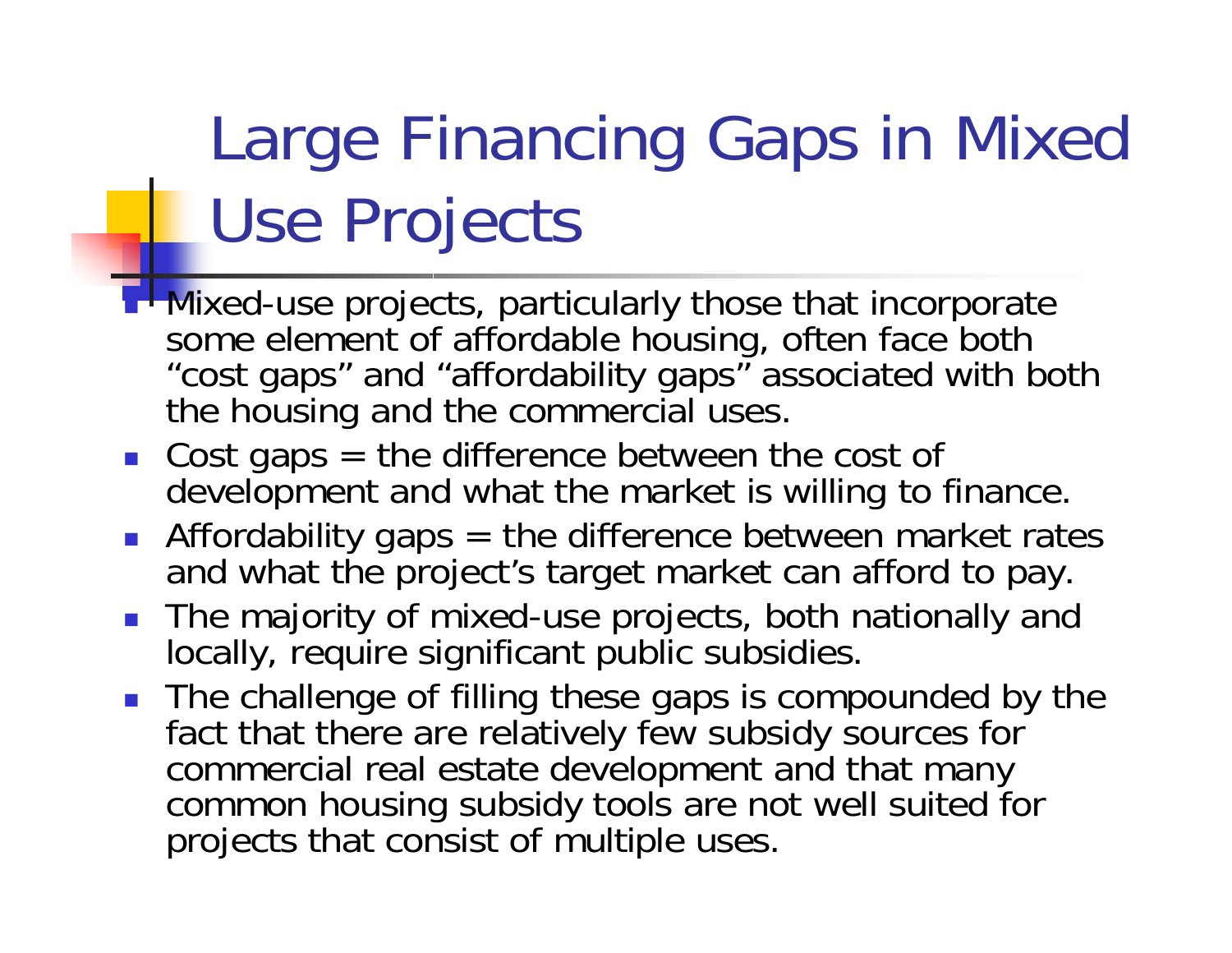Unproven Market Demand in Mixed Use Project

- There are relatively few mixed-use projects in the most communities.
- **Nost housing in the most communities is** located in distinctly residential areas.
- **Therefore, many funders and lenders remain** unconvinced of the demand for housing on busy commercial streets and transit routes.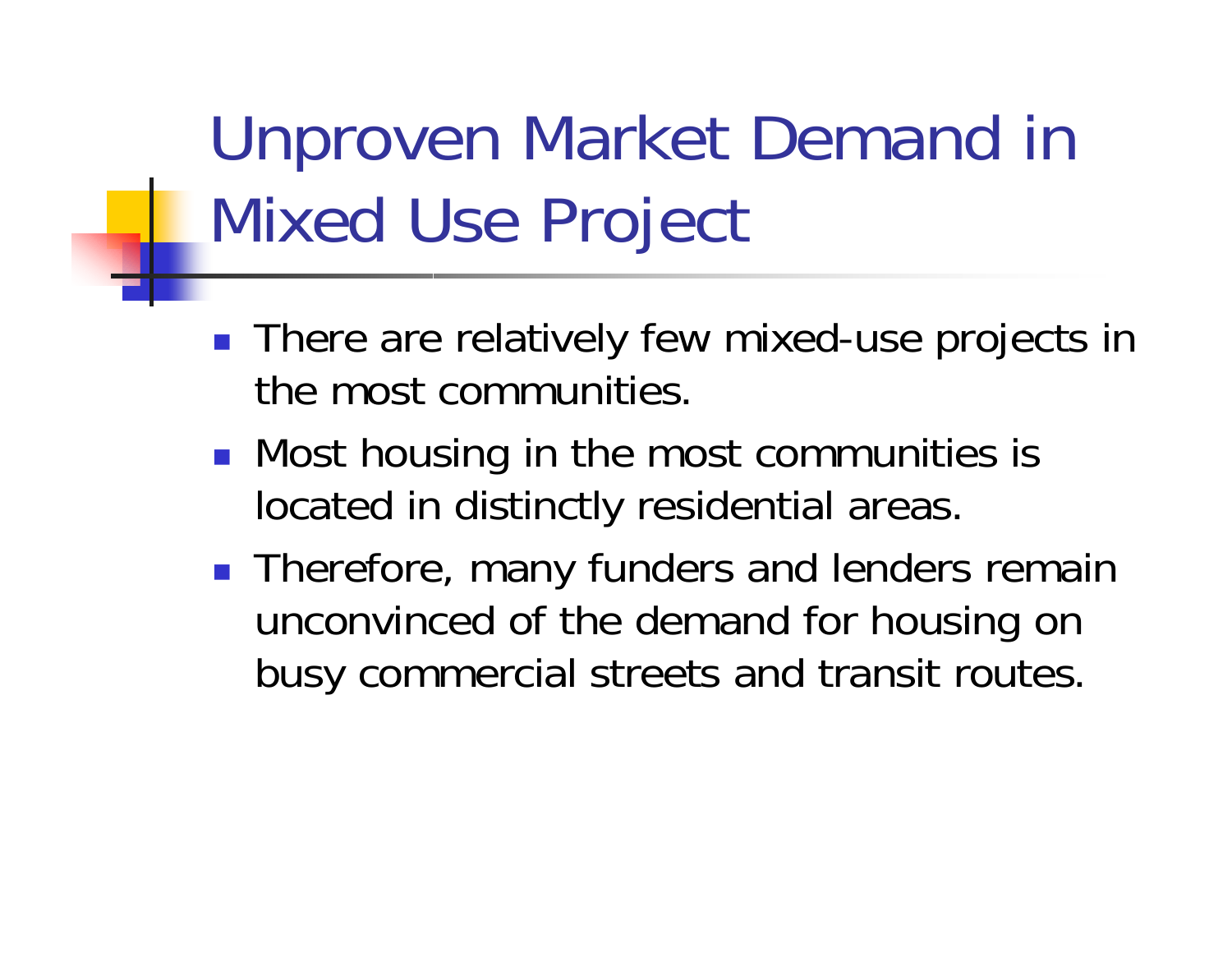# Difficulty in Implementation in Mixed Use Projects

- $\overline{\phantom{a}}$  Projects with multiple uses are inherently more complex and less efficient to design, finance and manage.
- Because housing and commercial uses are fundamentally different, they require different design features, different financing tools (with different underwriting standards) and different management skills.
- **IF In some cases, the demands of housing and** commercial uses conflict in ways that make it difficult to market the product.
- **Bringing all of the divergent components together so** that they complement each other is the key to having a successful mixed-use project.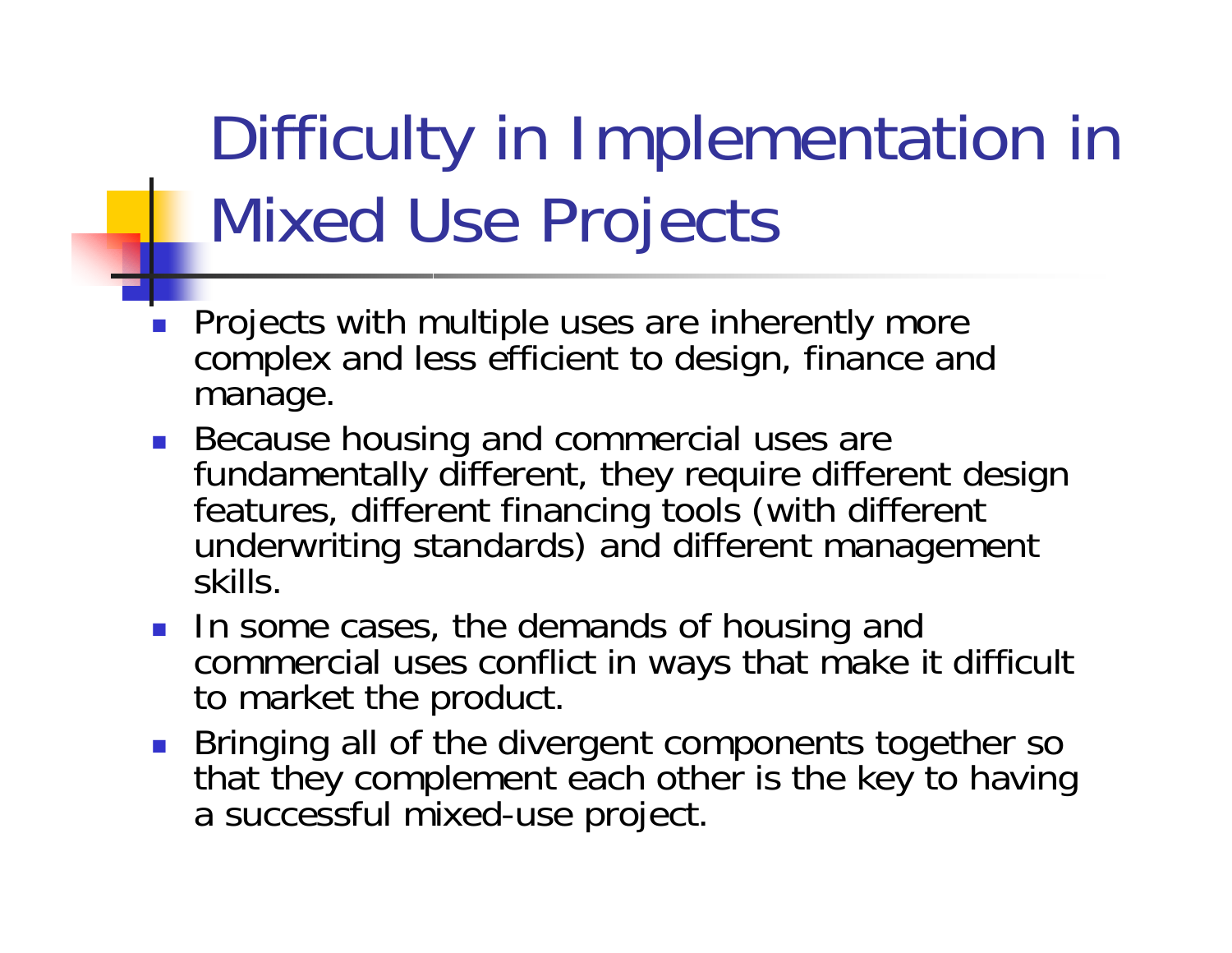Characteristics of Successful Mixed-Use Projects

- Г **Specific goals for both the housing and commercial components of the project**, informed by careful market analysis that verifies the needs and assumptions underlying those goals.
- п **Development teams with solid experience** in mixed-use design, commercial leasing, housing & commercial financing, and property management.
- $\blacksquare$ **Sites located within existing commercial districts** with good visibility & access to transit and roads.
- $\overline{\phantom{a}}$  **Architectural designs** that accommodate specific needs for commercial uses into the project on the front end, while incorporating unique elements **that attractively integrate the projects into their communities**.
- $\blacksquare$ Careful selection of a **strong and unique mix of commercial tenants**.
- $\mathbf{r}$ **Sufficient parking** that will adequately serve the needs of commercial and housing tenants.
- $\blacksquare$  **Partnerships with municipalities** on site assembly and the financing of infrastructure improvements.
- $\overline{\phantom{a}}$  **The use of phasing** for large, multi-block projects when resources are not sufficient to undertake all activities at one time.
- m. **Creative financing opportunities** for short, medium and long term investors that allow the commercial portion of the project to establish its customer base.
- $\overline{\phantom{a}}$  **Realistic pro formas** that include funds for tenant improvements, rents that are in line with the market, a healthy vacancy rate for the commercial, and tested assumptions for operating expenses.
- $\mathbf{r}$ **Legal structures that separate the different uses** when necessary to obtain financing.
- Ē. **Incorporation of civic uses, public or green spaces** such as libraries, banks, community centers, urban parks, and creative landscaping.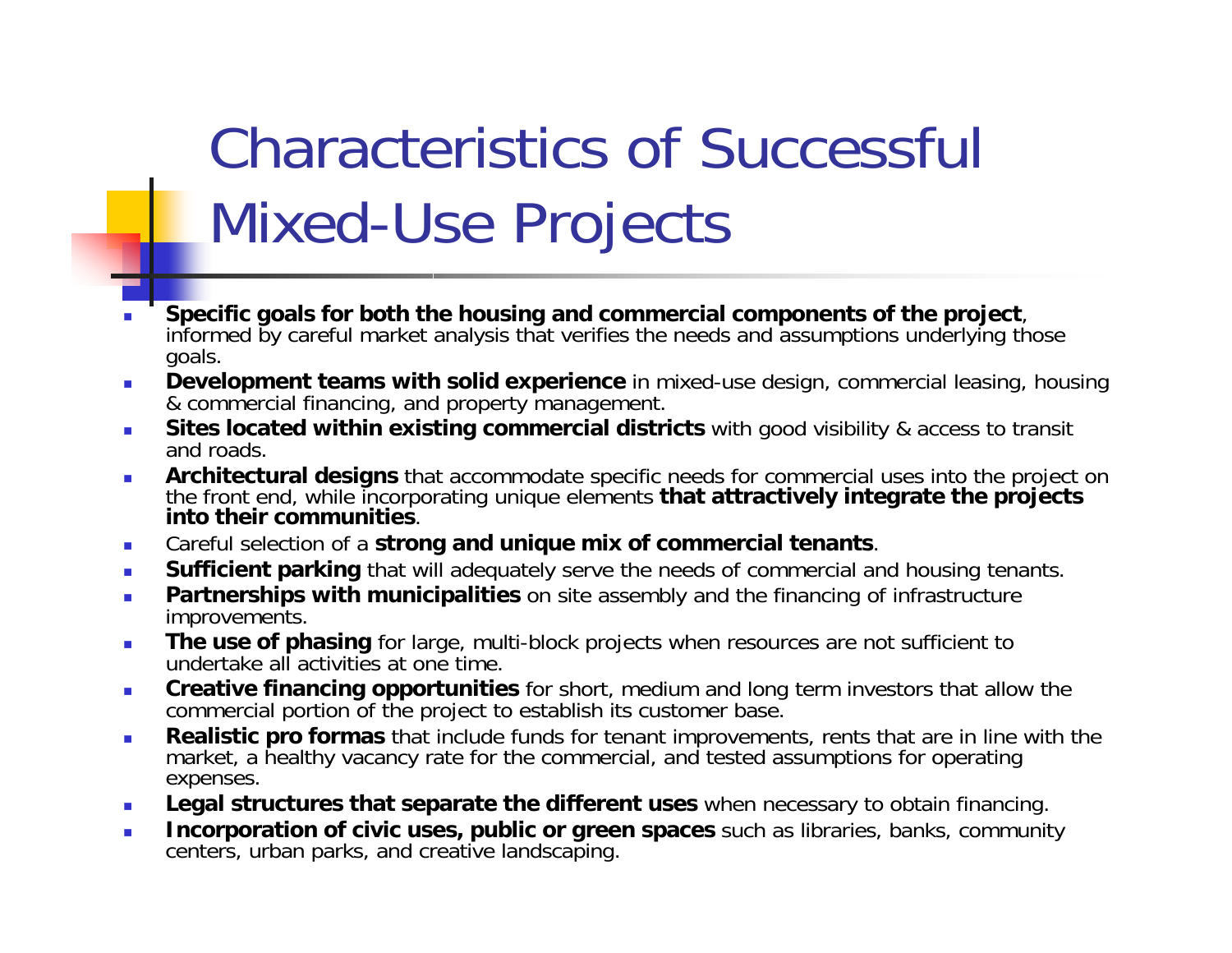# Non-Residential Uses and Risk in a Mixed Use Development

- L. The least risky non-residential use to develop is community p<u>rogram space,</u> which even though do not produce rent or revitalize commercial corridors, they can provide tremendous benefits to a supportive or affordable housing project.
- **Developing space for a childcare center or as office space for the** sponsoring agency or another non-profit group can be a reliable way to generate income from the commercial space, without taking on too much financial risk.
- Developing space for a <u>for-profit office</u> tenant in an affordable or supportive housing development can be difficult to market, depending on the nearby availability of comparable spaces for rent.
- The highest level of risk comes with trying to develop retail or restaurant space since location is a major determining factor in the success of a retail or food service establishment.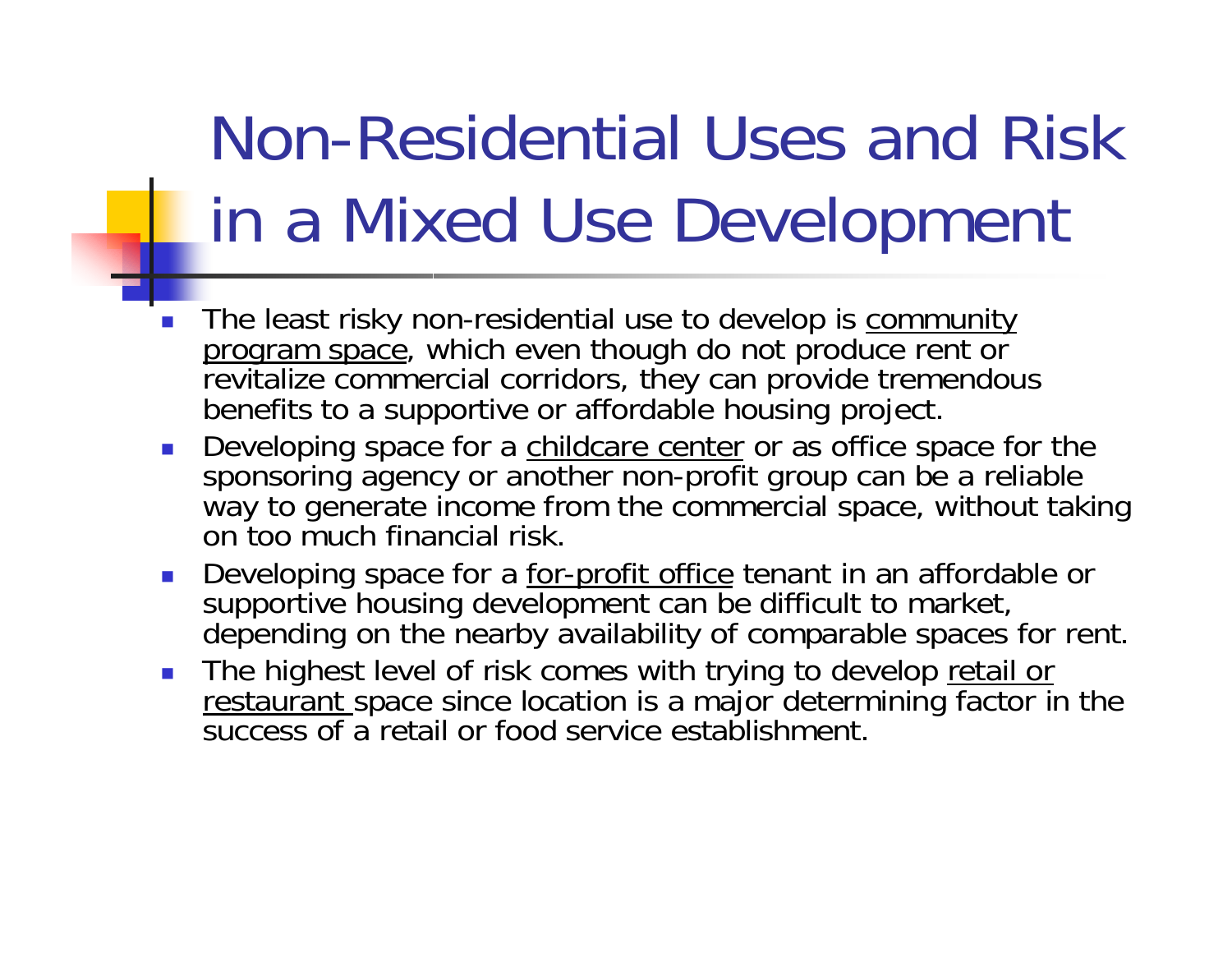### BEST MANAGEMENT PRACTICES FOR MIXED INCOME HOUSING

- The following is checklist of considerations in deciding if a mixed-income development is needed or desirable.
	- **NHATE 19 MBLARE 12 MBLARE 12 MBLARE 12 MBLARE 12 MBLARE 12 MBLARE 12 MBLARE 12 MBL**
	- Who is being served in a development?
	- **Nhat is the tenure type?**
	- What is the scale?
	- What is the greater community context?
	- What are the financial considerations?
	- **I** Is a mix of incomes necessary for approval
	- What defines success?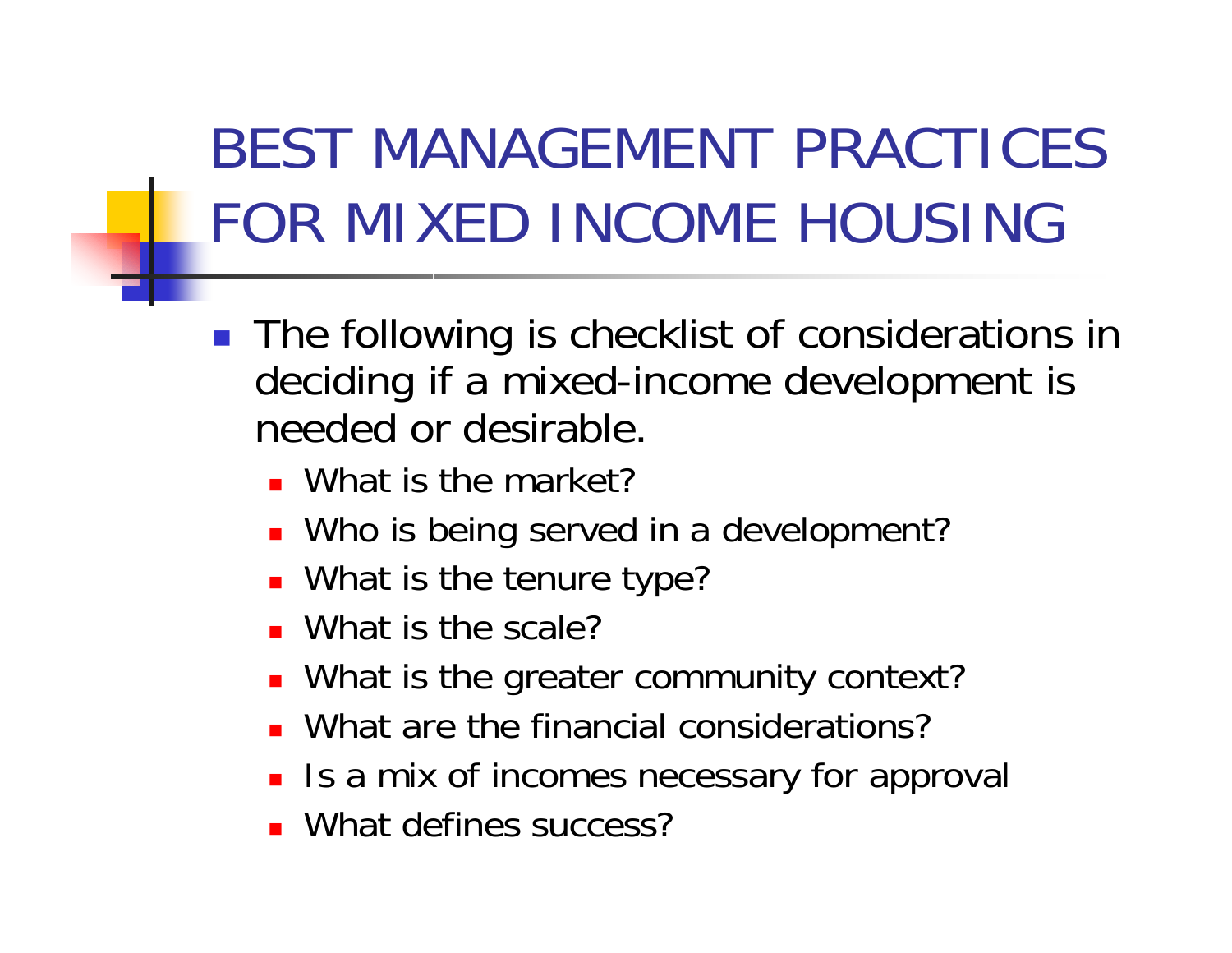Income Levels for Mixed Income Projects The Conventional Wisdom

- $\mathcal{L}^{\text{max}}_{\text{max}}$  Many affordable housing experts believe that a mix including up to 20% extremely low income (ELI) elderly households is almost always feasible.
- There is general consensus that a mix including non-working ELI family households is more risky.
- Many experts believe that up to 20% nonworking family ELI households is feasible with good management, and that higher percentages may or may not be feasible.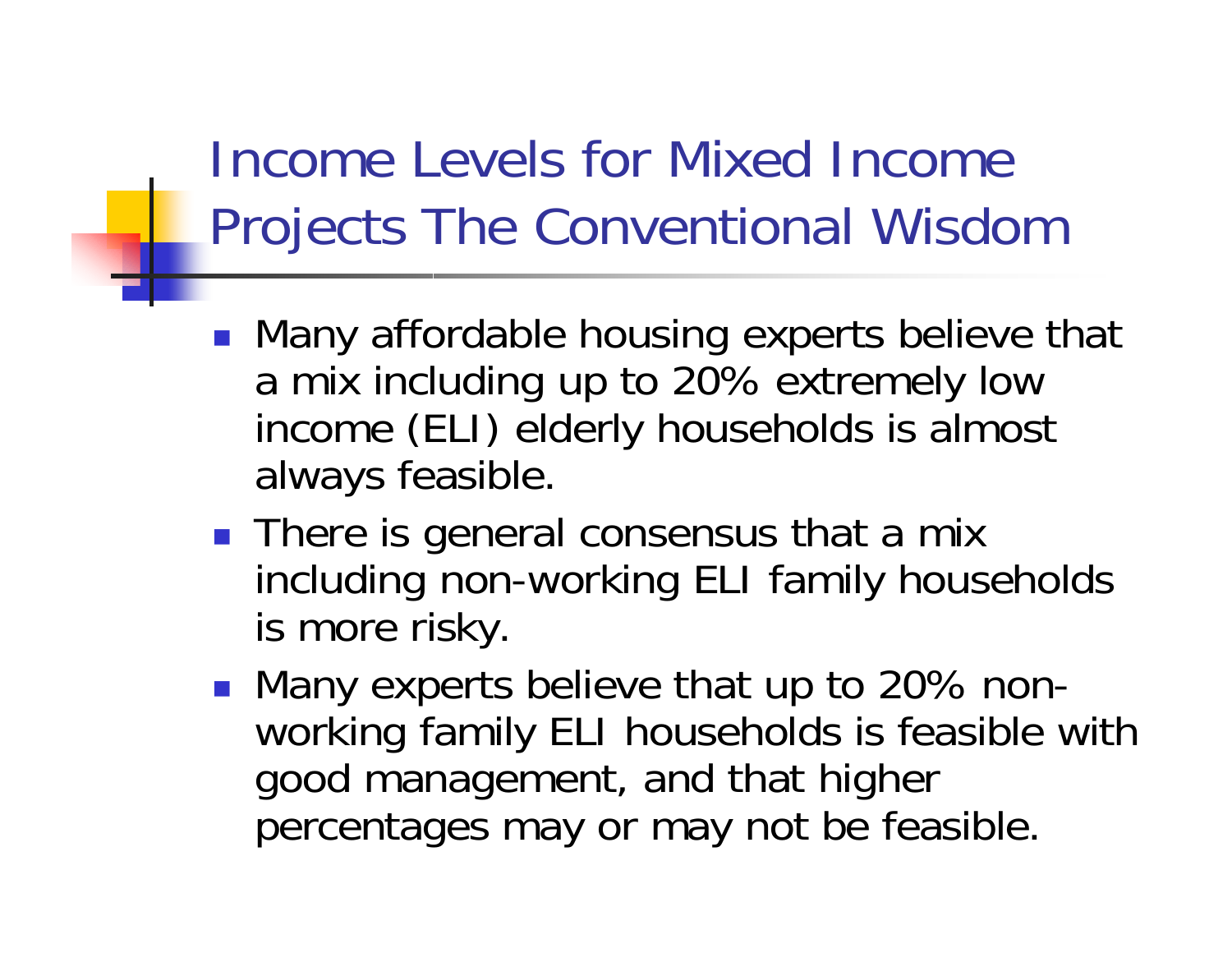#### Income Levels for Mixed Income Projects Different Mixes

According to conventional wisdom, sponsors should consider the following factors when planning a development with these mixes:

- **"30 to 60" mix.** Some households below 30% area median income (AMI), with the remaining households meeting LIHTC requirements. In this mix, the conventional wisdom rule of thumb is the most frequently cited advice.
- **"30 to 80" mix.** Some households below 30% AMI, with at least a significant number of the remaining households being typical market renters. There is some evidence that the presence of a middle band, say from 40% to 60% AMI, is very helpful and perhaps essential in achieving community stability and viability.
- **"30 to 120" mix.** Some households below 30% AMI, with at least a significant number of the remaining households having incomes at or near the highest levels typical for renter households in the local market. Here, the evidence is stronger that a middle band is needed.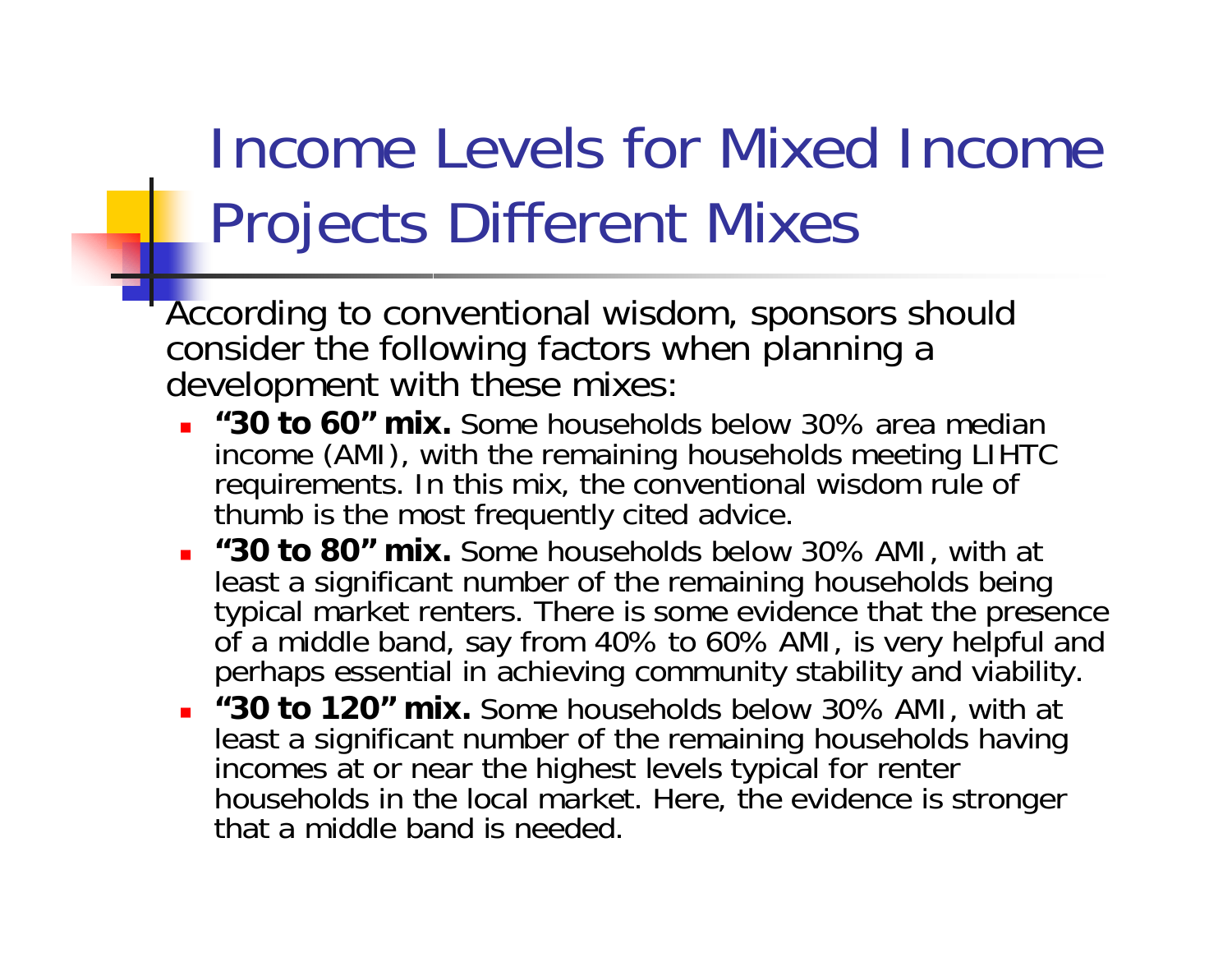|                       |                    |                  | 2002 Median Family Income for tha Metropolitan Statistical Area:<br>Charlotte - Gastonia - Rock Hill |          |          |          |                |          |  |  |  |
|-----------------------|--------------------|------------------|------------------------------------------------------------------------------------------------------|----------|----------|----------|----------------|----------|--|--|--|
|                       | <b>FAMILY SIZE</b> |                  |                                                                                                      |          |          |          |                |          |  |  |  |
| % OF<br><b>INCOME</b> | $\mathbf{1}$       | $\boldsymbol{2}$ | $\mathbf{3}$                                                                                         | 4        | 5        | 6        | $\overline{7}$ | 8        |  |  |  |
| 20%                   | \$8.950            | \$10,250         | \$11,500                                                                                             | \$12,800 | \$13,800 | \$14,850 | \$15,850       | \$16,900 |  |  |  |
| 30%                   | \$13,500           | \$15,400         | \$17,350                                                                                             | \$19,250 | \$20,800 | \$22,350 | \$23,850       | \$25,400 |  |  |  |
| 40%                   | \$17,950           | \$20,500         | \$23,100                                                                                             | \$25,650 | \$27,700 | \$29,750 | \$31,800       | \$33,850 |  |  |  |
| 50%                   | \$22,450           | \$25,650         | \$28,850                                                                                             | \$32,050 | \$34,600 | \$37,200 | \$39,750       | \$42,300 |  |  |  |
| 60%                   | \$26,900           | \$30,750         | \$34,600                                                                                             | \$38,450 | \$41,550 | \$44,600 | \$47,700       | \$50,750 |  |  |  |
| 70%                   | \$31,400           | \$35,900         | \$40,350                                                                                             | \$44,850 | \$48,450 | \$52,050 | \$55,600       | \$59,200 |  |  |  |
| 80%                   | \$35,900           | \$41,050         | \$46,150                                                                                             | \$51,300 | \$55,400 | \$59,500 | \$63,600       | \$67,700 |  |  |  |
| 90%                   | \$40,400           | \$46,150         | \$51,950                                                                                             | \$57,700 | \$62,300 | \$66,950 | \$71,550       | \$76,150 |  |  |  |
| 100%                  | \$44,850           | \$51,300         | \$57,700                                                                                             | \$64,100 | \$69,250 | \$74,350 | \$79,500       | \$84,600 |  |  |  |
| 110%                  | \$49,350           | \$56,400         | \$63,450                                                                                             | \$70,500 | \$76,150 | \$81,800 | \$87,400       | \$93,050 |  |  |  |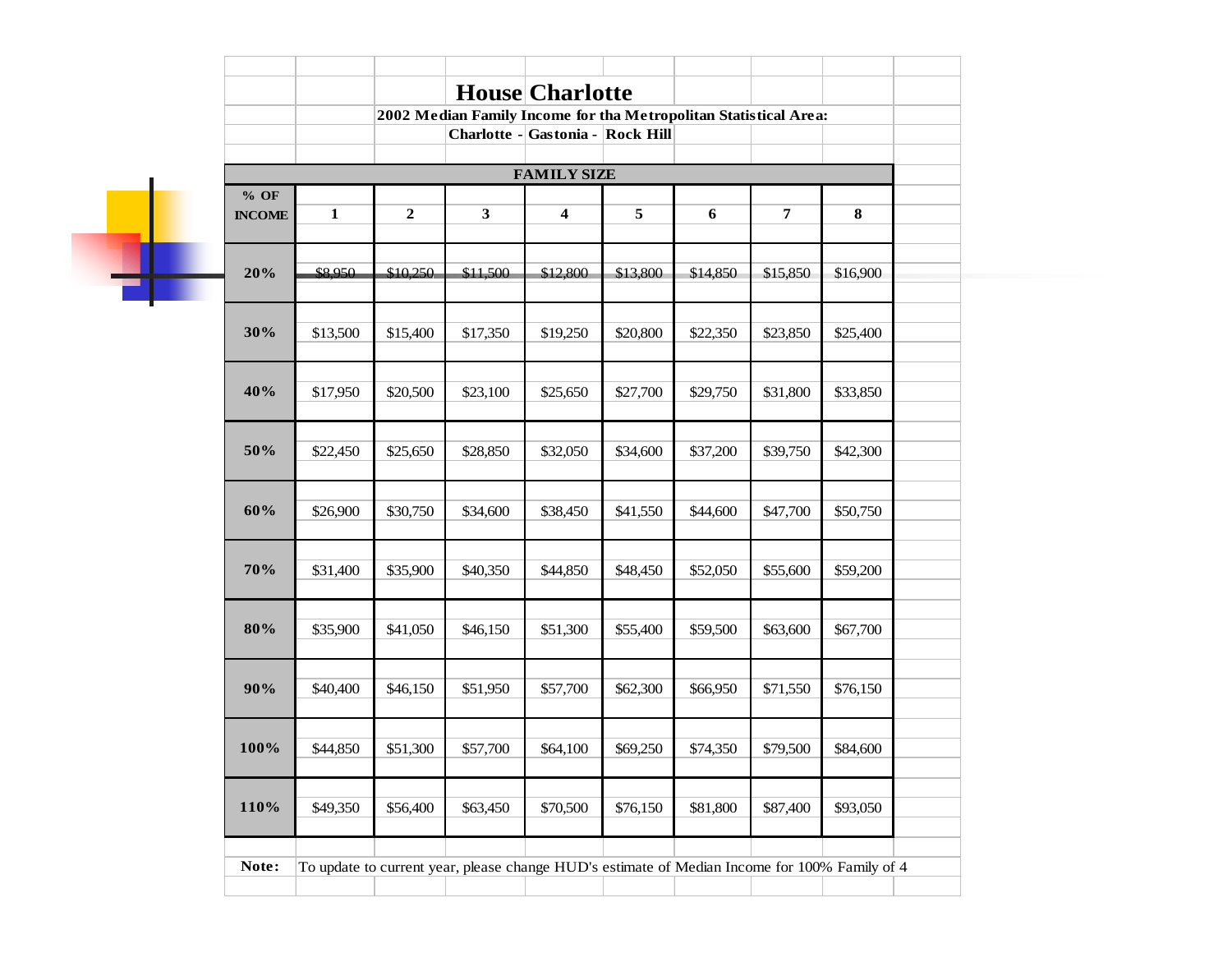|              |               |                                | Appendix 1 - Definition of Affordability For Base Year 2002 |              |                   |
|--------------|---------------|--------------------------------|-------------------------------------------------------------|--------------|-------------------|
| $\mathbf{1}$ |               |                                | Affordability Matrix - (Based on a Family of 4)             |              |                   |
|              | % of Median   | Annual                         | <b>Maximun</b>                                              | Max.         | Max. Sales        |
|              | Income        | Income                         | <b>Monthly Rent</b>                                         | <b>Price</b> | <b>Price</b>      |
|              | 50%           | \$32,050                       | \$801                                                       | \$88,755     | \$93,192          |
|              | 60%           | \$38,450                       | \$961                                                       | \$110,560    | \$116,088         |
|              | 80%           | \$51,300                       | $\overline{1,283}$                                          | \$154,341    | \$162,058         |
|              | 100%          | \$64,100                       | \$1,603                                                     | \$197,952    | \$207,849         |
|              | 120%          | \$76,900                       | \$1,923                                                     | \$241,562    | \$253,641         |
|              |               |                                |                                                             |              |                   |
|              |               |                                | Assumptions: Insurance and taxes are \$150,.00              |              |                   |
|              |               | 8 % interest Rate for 30 years |                                                             |              |                   |
| н.           |               |                                | Affordability Matrix - (Based on a Family of 3)             |              |                   |
|              | % of Median   | Annual                         | <b>Maximun</b>                                              | Max.         | <b>Max. Sales</b> |
|              | Income        | Income                         | <b>Monthly Rent</b>                                         | <b>Price</b> | <b>Price</b>      |
|              | 50%           | \$28,850                       | \$721                                                       | \$77,852     | \$81,745          |
|              | 60%           | \$34,600                       | \$865                                                       | \$97,443     | \$102,315         |
|              | 80%           | \$46,150                       | \$1,154                                                     | \$136,795    | \$143,634         |
|              | 100%          | \$57,700                       | $\overline{\$1,443}$                                        | \$176,146    | \$184,954         |
|              | 120%          | \$69,250                       | \$1,731                                                     | \$215,498    | \$226,273         |
|              |               |                                | Assumptions: Insurance and taxes are \$150,.00              |              |                   |
|              |               | 8 % interest Rate for 30 years |                                                             |              |                   |
| Ш.           |               |                                | Affordability Matrix - (Based on a Family of 2)             |              |                   |
|              | % of Median   | Annual                         | <b>Maximun</b>                                              | Max.         | Max. Sales        |
|              | Income        | Income                         | <b>Monthly Rent</b>                                         | <b>Price</b> | <b>Price</b>      |
|              | 50%           | \$25,650                       | \$641                                                       | \$66,949     | \$70,297          |
|              | 60%           | \$30,800                       | \$770                                                       | \$84,496     | \$88,721          |
|              | 80%           | \$41,050                       | \$1,026                                                     | \$119,418    | \$125,389         |
|              | 100%          | \$51,300                       | \$1,283                                                     | \$154,341    | \$162,058         |
|              | 120%          | \$61,550                       | \$1,539                                                     | \$189,264    | \$198,727         |
|              |               |                                |                                                             |              |                   |
|              |               | 8 % interest Rate for 30 years | Assumptions: Insurance and taxes are \$150,.00              |              |                   |
|              |               |                                |                                                             |              |                   |
| IV.          |               |                                | Affordability Matrix - (Based on a Family of 1)             |              |                   |
|              | % of Median   | Annual                         | <b>Maximun</b>                                              | Max.         | Max. Sales        |
|              | <b>Income</b> | Income                         | <b>Monthly Rent</b>                                         | <b>Price</b> | <b>Price</b>      |
|              | 50%           | \$22,450                       | \$561                                                       | \$56,047     | \$58,849          |
|              | 60%           | \$26,900                       | $\frac{1}{6673}$                                            | \$71,208     | \$74,769          |
|              | 80%           | \$35,900                       | \$898                                                       | \$101,872    | \$106,966         |
|              | 100%          | \$44,850                       | \$1,121                                                     | \$132,365    | \$138,984         |
|              | 120%          | \$53,800                       | $\overline{$}1,345$                                         | \$162,859    | \$171,002         |
|              |               |                                |                                                             |              |                   |
|              |               |                                |                                                             |              |                   |
|              |               | 8 % interest Rate for 30 years | Assumptions: Insurance and taxes are \$150,.00              |              |                   |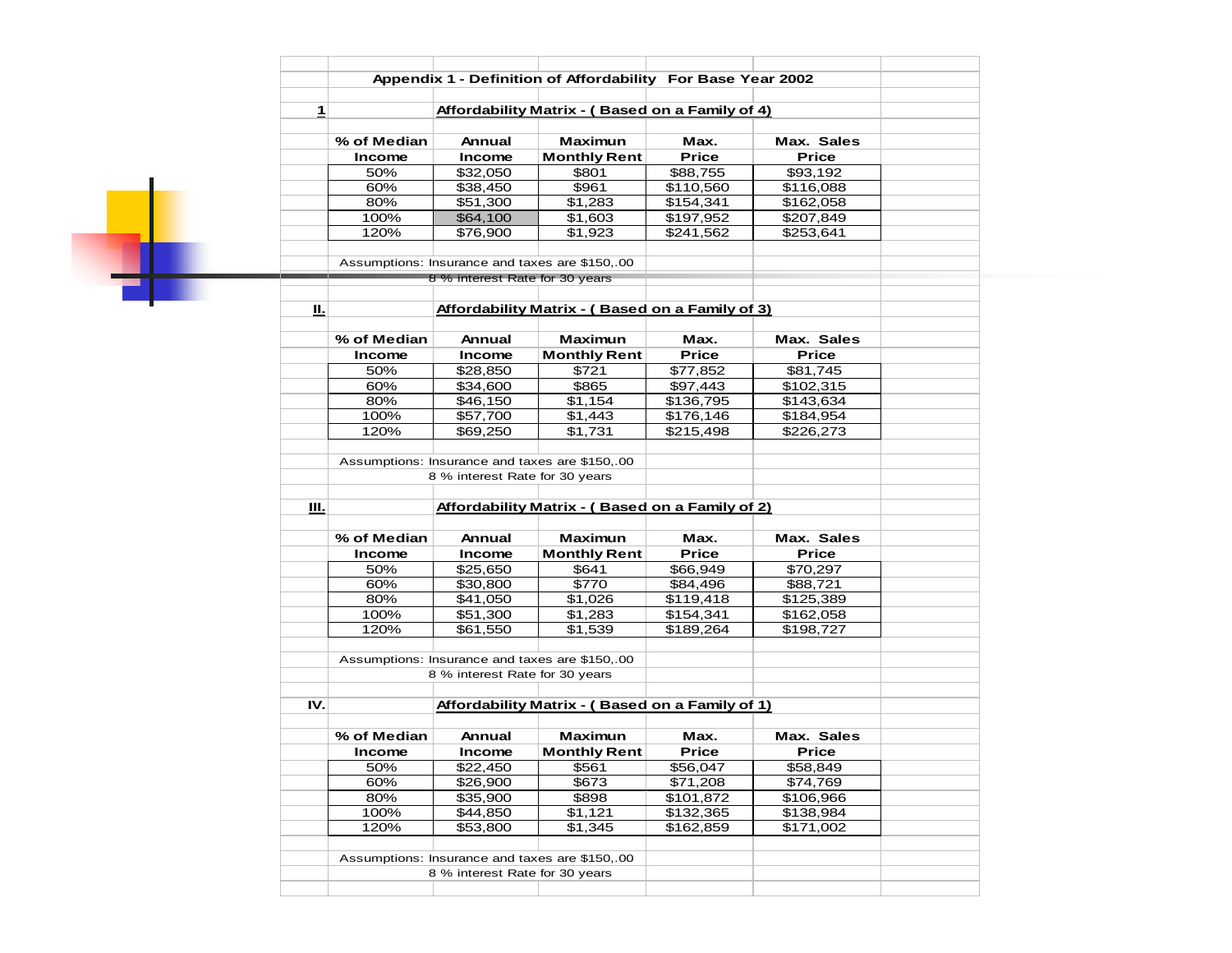### Information on Housing Affordability in Your Area

Hame / Search



Dedicated solids to ending America's affordable housing artists.

National Low Income Housing Coalition

#### Out of Reach 2004

Himmy Pitcell, Convelient Davids Palletura, Research Director Mosta Crowley, President Mark Freshow Research Anglyst Cashing N. Dolbanes, Founder and Chair Emerities

Media Contact: Katie Fisher, National Low Income Housing Coalition, 202-662-1530. katie's what are.

To order hard copies of OOR please click here to see our publications page.

Despite the emphasis on homeownership and the marginalization of renters, renter boundarids will make up fully one-third of the households in the United States - nearly 36 million households. Out of Reach is a side-by-side comparison of wages and rents in every county, Metropolitan Statistical Area (MSA), combined nonmetropolitan area and state in the United States. For each jurisdiction, the report calculates the amount of money a household must carn in order to afford a rental unit of a range of sizes (0, 1, 2, 3, and 4 bedrooms) at the area's Fair Market Rent (FMR), based on the generally accepted affordability standard of paying no more than 30% of income for housing costs. From these calculations the hourly wage a worker must earn to afford the FMR for a two bedroom home is derived. This figure is the Housing Wage.

#### Data

describes national trends.)

- To View Data for a State, County, Metropolitan Statistical Rankings Area, or nonmetro areas for a state, choose a state:
- $-$  All filteries Atabama Abaska Airpona Arkansas Towards what move than one idate by fedding down the Control Arc Click to View Data

Calculate your personal hinolog wage, baned on **JUNE CREDIT FOR** 

· Introduction (bichaks the analysis of the report and

- Least Affordable States
- · Lead Affordable Memorelitan Statistical Areas
- Lont Affordable Counties
- · Least Affirdable Combined Nonmetro Areas
- · State Ranks Based on Two Bedroom Housing Wage
- . How to Use the Nambers'
- Where the Numbers Came From
- · Appendix A: Explanation of Fair Market Rents
- Appendix B; Methodology and Sources
- Appendix C: Change and Community for the 2005 Fair Market Renta
- Appendix D: Lowm within New England FMR Areas
- NLIHC Press Release
- Go to the web site of the National Low Income Housing Coalition
- F. <http://www.nlihc.org/oor2004/>
- F. Go to your specific state and your specific county or MSA
- $\overline{\phantom{a}}$  This site will yield detailed information on the "fair market rent" for different size apartments
- $\mathbb{R}^2$  It will also yield detailed information about the proportion of your area's population that can afford fair market rents (30% of AMI)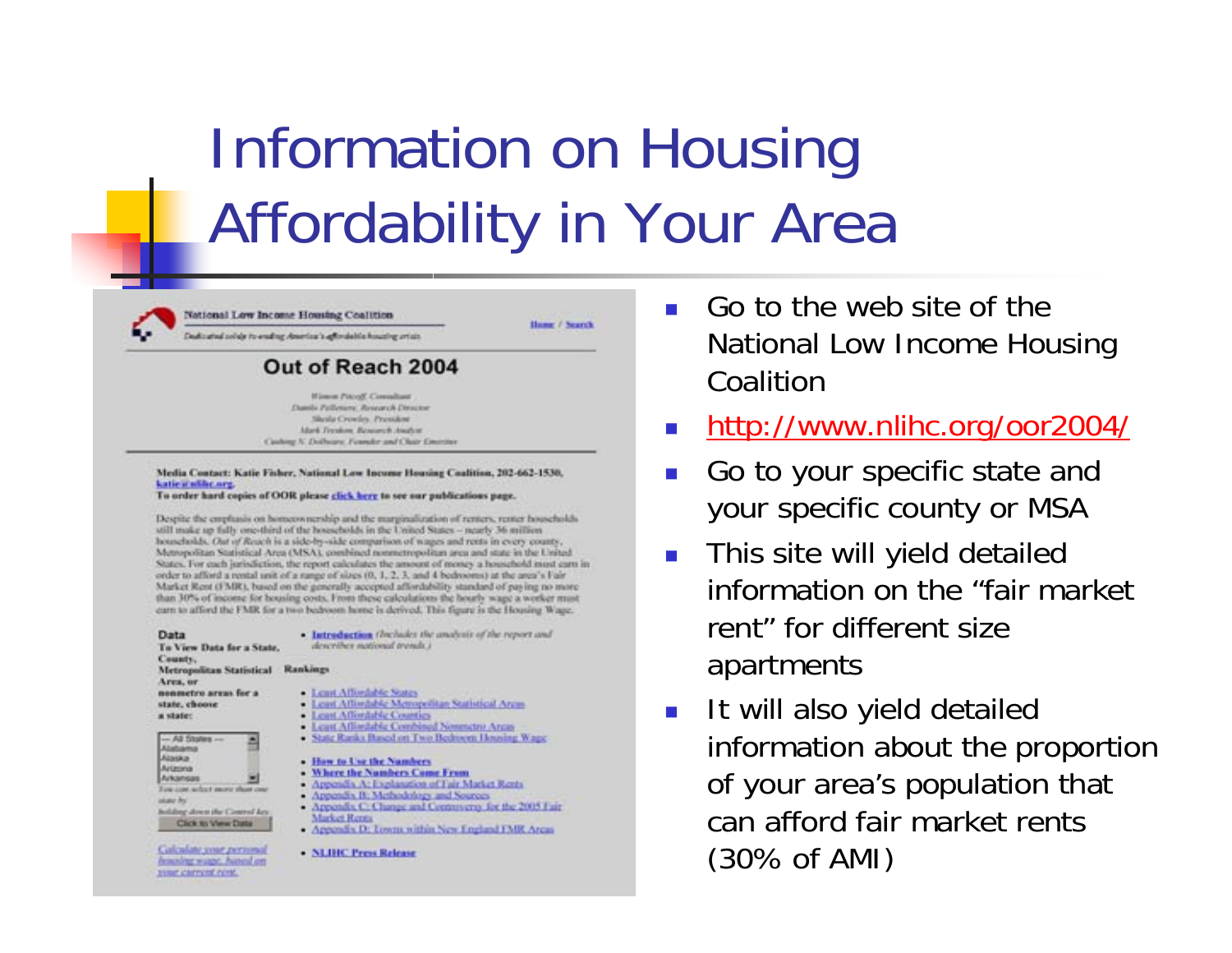#### Housing Affordability in Charlotte NC

Home / Search

**National Low Income Housing Coalition** 

Dedicated soldy to ending America's afordable housing arisis.

#### Out of Reach 2004

Charlotte--Gastonia--Rock Hill, NC--SC MSA, North

In Charlotte-Gastonia--Rock Hill, NC--SC MSA, North, an extremely low income household (carning \$18,540, 30% of the Area Median Income of \$61,800) can afford monthly rent of no more than \$464, while the Fair Market Rent for a two bedroom unit is \$719.

A minimum wage earner (earning \$5.15 per hour) can afford monthly rent of no more than.

An SSI recipient (receiving \$564 monthly) can afford monthly rent of no more than, while the Fair Market Rent for a one-bedroom unit is \$647.

In Charlotte-Gastonia--Rock Hill, NC-SC MSA, North, a worker earning the Minimum Wage (\$5.15 per hour) must work 107 hours per week in order to afford a two-bedroom unit at the area's Fair Market rent.

The Housing Wage in Charlotte--Gastonia--Rock Hill, NC-SC MSA, North is \$13.83. This is the amount a full time (40 hours per week) worker must earn per hour in order to afford a two-bedroom unit at the area's Fair Market rent.

A unit is considered affordable if it costs no more than 30% of the renter's income.

- What impact will these limitations make on affordable housing projects in Charlotte?
- $\mathbb{R}^2$ What would you have to do to develop or rehabilitate an apartment to be affordable in this market?